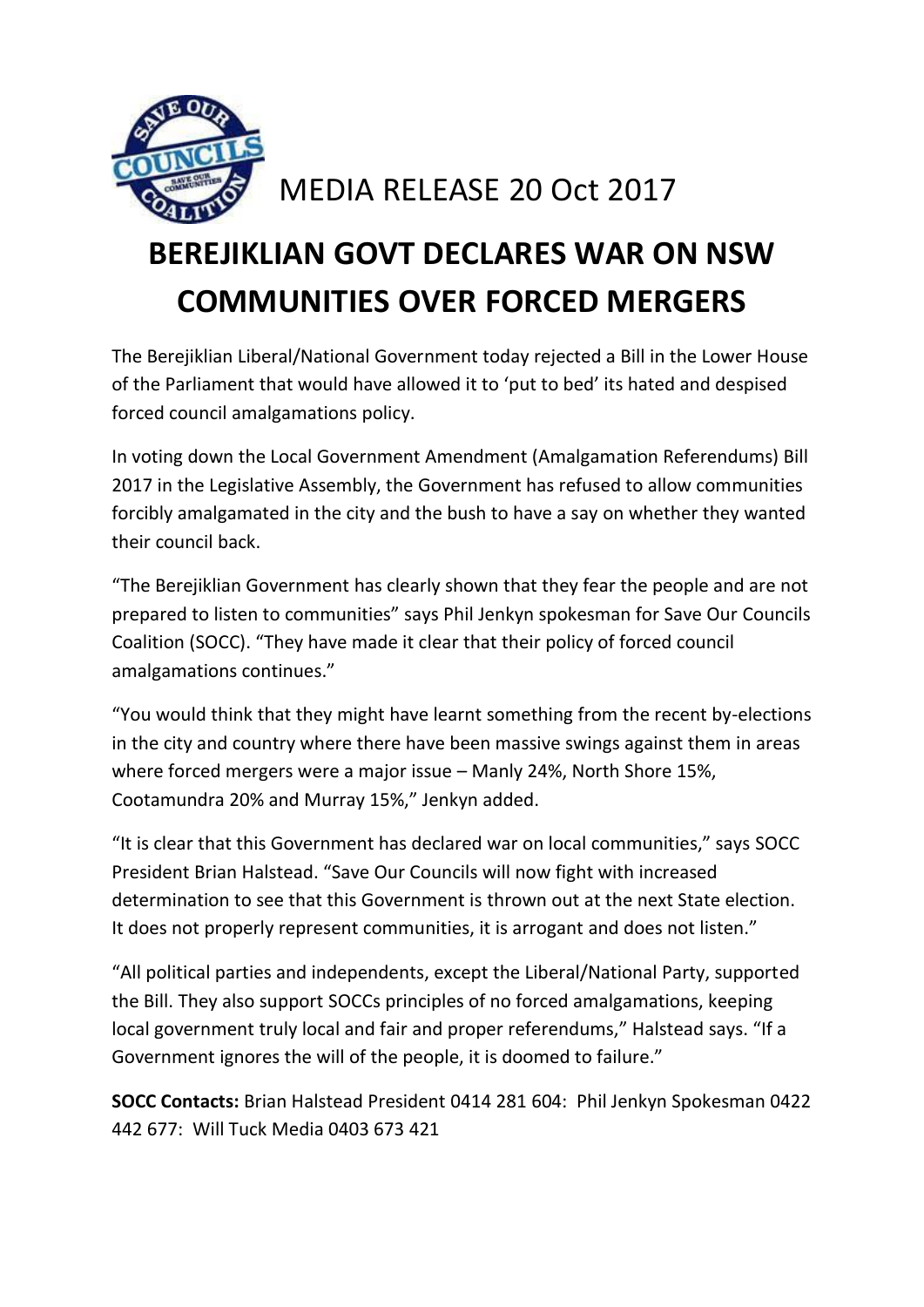

**DEMOCRACY DENIED OVER REFERENDUMS BILL – PHIL DONATO video 19 sec.** Phil Donato MP member for Orange (Shooters, Fishers & Farmers Party) speaking at SOCC media conference 19 Oct 2017, after the Government voted down their 'Amalgamation Referendums' Bill – "What we saw today was democracy being denied. Democracy for the people to have a vote on their local council – to give the local people an opportunity to vote on whether they wished to be amalgamated or not." <https://www.youtube.com/watch?v=2mY9dd4RzwY>



## **LABOR COMMITS TO DEMERGERS – PETER PRIMROSE video 30 sec.**

Peter Primrose Labor Shadow Minister for Local Government speaking at SOCC media conference 19 Oct 2017, after the Government voted down the 'Amalgamation Referendums' Bill – "The next State Labor Government will legislate to allow communities to voluntarily demerge - that is an iron-clad, absolute guarantee." <https://www.youtube.com/watch?v=Tzxc7aQGvFI>